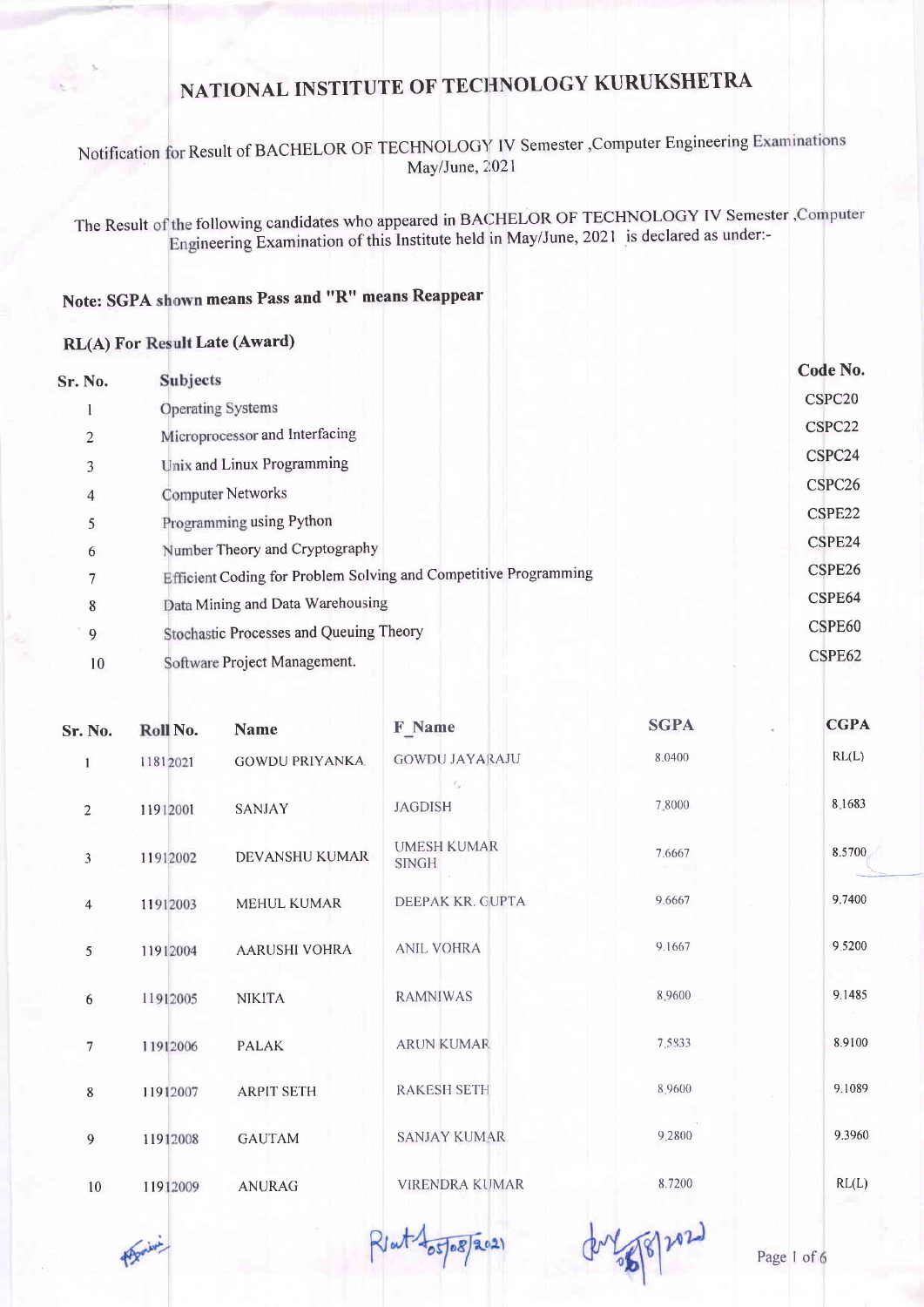### Notification for Result of BACHELOR OF TECHNOLOGY IV Semester, Computer Engineering Exami May/June, 2021

| 11 | 11912010 | YASH NATANI                      | <b>SITARAM</b><br>KHANDELWAL              | 9.1600                                                                                                                               | 9.2475 |
|----|----------|----------------------------------|-------------------------------------------|--------------------------------------------------------------------------------------------------------------------------------------|--------|
| 12 | 11912011 | <b>KANNUPRIYA</b>                | <b>NEPAL SINGH</b>                        | 8.9167                                                                                                                               | 9.0900 |
| 13 | 11912012 | <b>HARDIK SINGH</b>              | <b>RAGHUVEER SINGH</b>                    | 8.2800                                                                                                                               | 8.9505 |
| 14 | 11912014 | <b>KUMUD SHANDILYA</b>           | <b>PARVEEN SHARMA</b>                     | 9.3333                                                                                                                               | 9.6200 |
| 15 | 11912015 | ADITYA GOYAL                     | <b>DEEPAK KUMAR</b><br>GOYAL              | 8.5200                                                                                                                               | 8.9703 |
| 16 | 11912016 | RAGHAV AGARWAL                   | <b>RAJESH AGARWAL</b>                     | 9,1600                                                                                                                               | 9.2673 |
| 17 | 11912017 | <b>RAHUL</b>                     | <b>BIRENDER KUMAR</b>                     | 8.8000                                                                                                                               | 8.5842 |
| 18 | 11912018 | <b>RAHUL</b>                     | <b>SUNDER PAL</b>                         | Re. $CSPC20(int + End)$ , $CSPC22(int + End)$ ,<br>$CSPC24(int + End), CSPC26(int + End),$<br>$CSPE22(int + End), CSPE60(int + End)$ | RL(L)  |
| 19 | 11912019 | RONIT KUMAR SINGH                | YATINDRA KUMAR<br><b>VARUN</b>            | 8.2917                                                                                                                               | 8.4000 |
| 20 | 11912020 | <b>AKSHAT KUMAR</b>              | <b>RAKESH KUMAR</b>                       | 8.6400                                                                                                                               | 8.8119 |
| 21 | 11912021 | <b>HARSH YADAV</b>               | <b>SUNDER SINGH</b>                       | 8.2400                                                                                                                               | 8.2475 |
| 22 | 11912022 | <b>ABHINAY KUMAR</b>             | <b>SHYAM KISHOR</b><br><b>SHARMA</b>      | 9,1667                                                                                                                               | 9.3600 |
| 23 | 11912023 | NIKHIL SINGH<br><b>SHEKHAWAT</b> | <b>SURENDRA SINGH</b><br><b>SHEKHAVAT</b> | 9.0000                                                                                                                               | 9.0495 |
| 24 | 11912024 | <b>NEETI SAHARAN</b>             | <b>B.S. SAHARAN</b>                       | 9.1600                                                                                                                               | 9.0099 |
| 25 | 11912025 | <b>ARGHYADEEP</b><br>MANDAL      | <b>ANUP KUMAR</b><br>MANDAL               | 9.4583                                                                                                                               | 9.6100 |
| 26 | 11912026 | <b>RENU</b>                      | <b>NARENDER</b>                           | 8.7600                                                                                                                               | 8.8119 |
| 27 | 11912027 | <b>TUSHAR GUPTA</b>              | <b>SHARAD GUPTA</b>                       | 8.4400                                                                                                                               | 9.2079 |
| 28 | 11912028 | DEEPANSHU PHOGAT                 | <b>SUKRAM PAL</b><br>PHOGAT               | 8.7083                                                                                                                               | 8.7100 |
| 29 | 11912030 | <b>HARGUN</b>                    | <b>DAVINDER SINGH</b>                     | 8.8750                                                                                                                               | 8.7000 |
| 30 | 11912031 | PRANEET                          | <b>SHATRUGHAN</b>                         | 8,7200                                                                                                                               | RL(L)  |
| 31 | 11912032 | KUSHAGRA GOENKA                  | PRAVEEN KUMAR<br><b>GUPTA</b>             | 9.2083                                                                                                                               | 9.2600 |
|    |          |                                  |                                           |                                                                                                                                      |        |

Rent to 5/08/2021

Page 2 of 6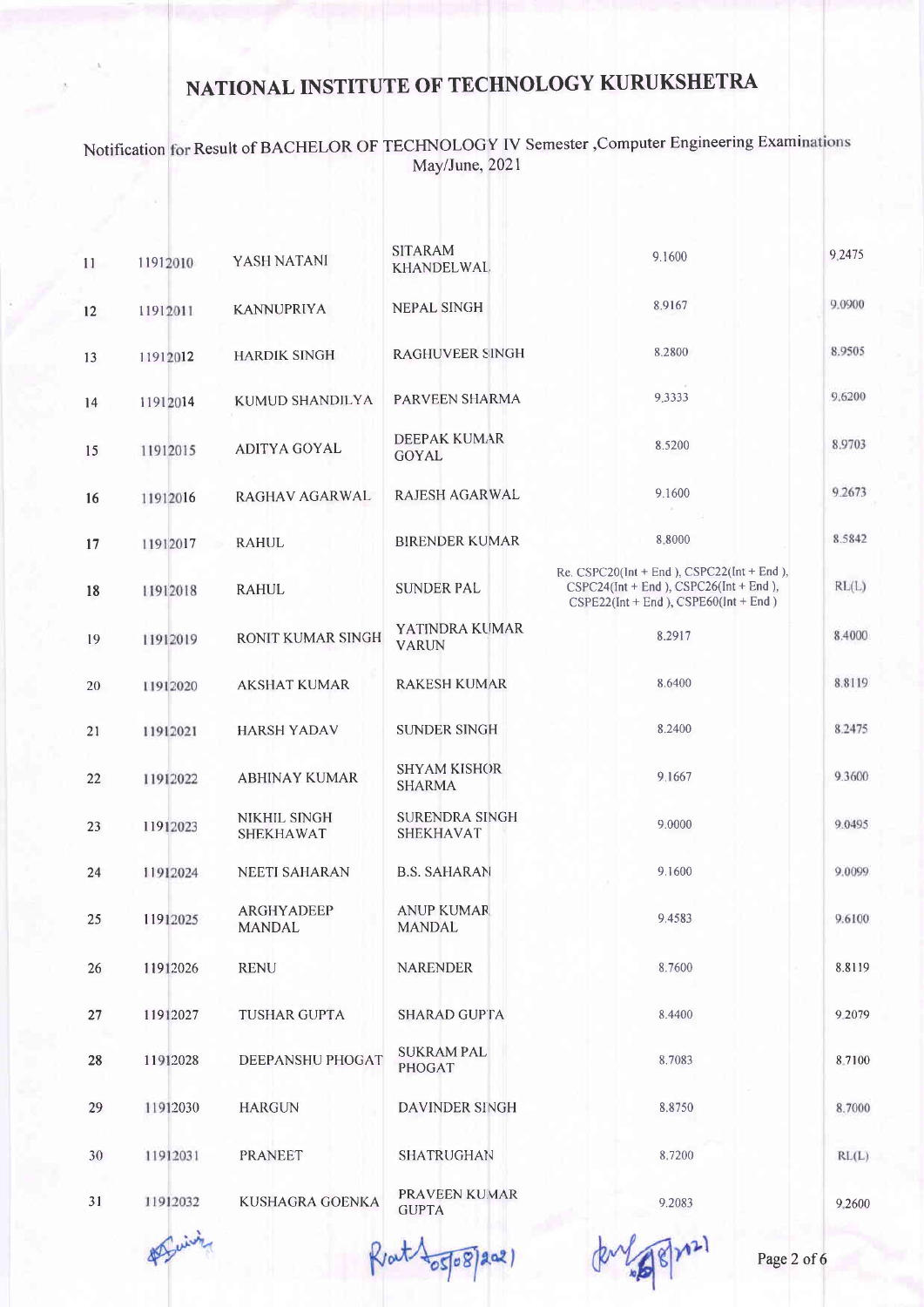# Notification for Result of BACHELOR OF TECHNOLOGY IV Semester ,Computer Engineering Examinations<br>May/June, 2021

| 32 | 11912033 | <b>ANOOP</b>                   | <b>AJIT SINGH</b>                       | 8.6000                  | RL(L)  |
|----|----------|--------------------------------|-----------------------------------------|-------------------------|--------|
| 33 | 11912034 | HEMANSHU KUMAR                 | ANIL KUMAR GOYAL                        | 8.8000                  | 8.8317 |
| 34 | 11912035 | <b>SAHIL SINGLA</b>            | <b>SANJAY KUMAR</b>                     | 8.8400                  | 8.8317 |
| 35 | 11912036 | <b>GOURAV SAINI</b>            | <b>RAMESH KUMAR</b><br><b>SAINI</b>     | 7.8800                  | 8.4653 |
| 36 | 11912037 | <b>KARAN</b>                   | <b>RAMESH KUMAR</b>                     | 8.6800                  | 8.6238 |
| 37 | 11912038 | VISHWAS CHAUDHARY DILEEP KUMAR |                                         | 9.0417                  | 9.3100 |
| 38 | 11912039 | SOURAV SAINI                   | <b>CHANDER PARKASH</b>                  | 8.4400                  | 8.7525 |
| 39 | 11912040 | GAURAV                         | <b>RAMKISHAN</b>                        | 8.6000                  | RL(L)  |
| 40 | 11912041 | ISHANT GOYAL                   | <b>SANJEEV KUMAR</b>                    | 8.2917                  | 9.0700 |
| 41 | 11912042 | NARENDRA SHARMA                | <b>JAGDISH PRASHAD</b><br><b>SHARMA</b> | Re. $CSPE26(int + End)$ | 0.0000 |
| 42 | 11912043 | <b>SATYAM PAREEK</b>           | PRABHU DAYAL<br><b>TIWARI</b>           | 8.5000                  | 9.1100 |
| 43 | 11912044 | <b>ANJALI</b>                  | <b>SANJEEV KUMAR</b>                    | 8.8750                  | 9.3600 |
| 44 | 11912045 | PRANEET BRAR                   | <b>GURDIYAL SINGH</b>                   | 8.3600                  | 8.6535 |
| 45 | 11912046 | <b>ANJALI SEWANI</b>           | <b>VINOD SEWANI</b>                     | 8.9600                  | 9.1782 |
| 46 | 11912047 | <b>AMISHA CHHOKER</b>          | <b>NARESH KUMAR</b>                     | 8.4583                  | 8.6100 |
| 47 | 11912048 | <b>NIKHIL SONKAR</b>           | <b>SURENDRA SONKAR</b>                  | 8.6250                  | 8.7900 |
| 48 | 11912049 | TUSHAR                         | <b>SANDEEP GINOTRA</b>                  | 8.3200                  | 8.5743 |
| 49 | 11912050 | <b>RAKESH RANJAN</b>           | <b>ANIL MISTRI</b>                      | 8.3200                  | 8,5050 |
| 50 | 11912051 | <b>SHASHANK GOEL</b>           | MUKESH CHAND<br>GOEL                    | 9.3600                  | 9.5743 |
| 51 | 11912052 | <b>HARSHIT SHARMA</b>          | YOGENDRA KUMAR<br><b>SHARMA</b>         | 9.4583                  | 9.6500 |
| 52 | 11912053 | <b>MAYANK YADAV</b>            | <b>VIKRAM SINGH</b>                     | 9.4167                  | 9.4800 |
|    |          |                                |                                         |                         |        |

Rout 405/08/2021

Page 3 of 6

fort of sport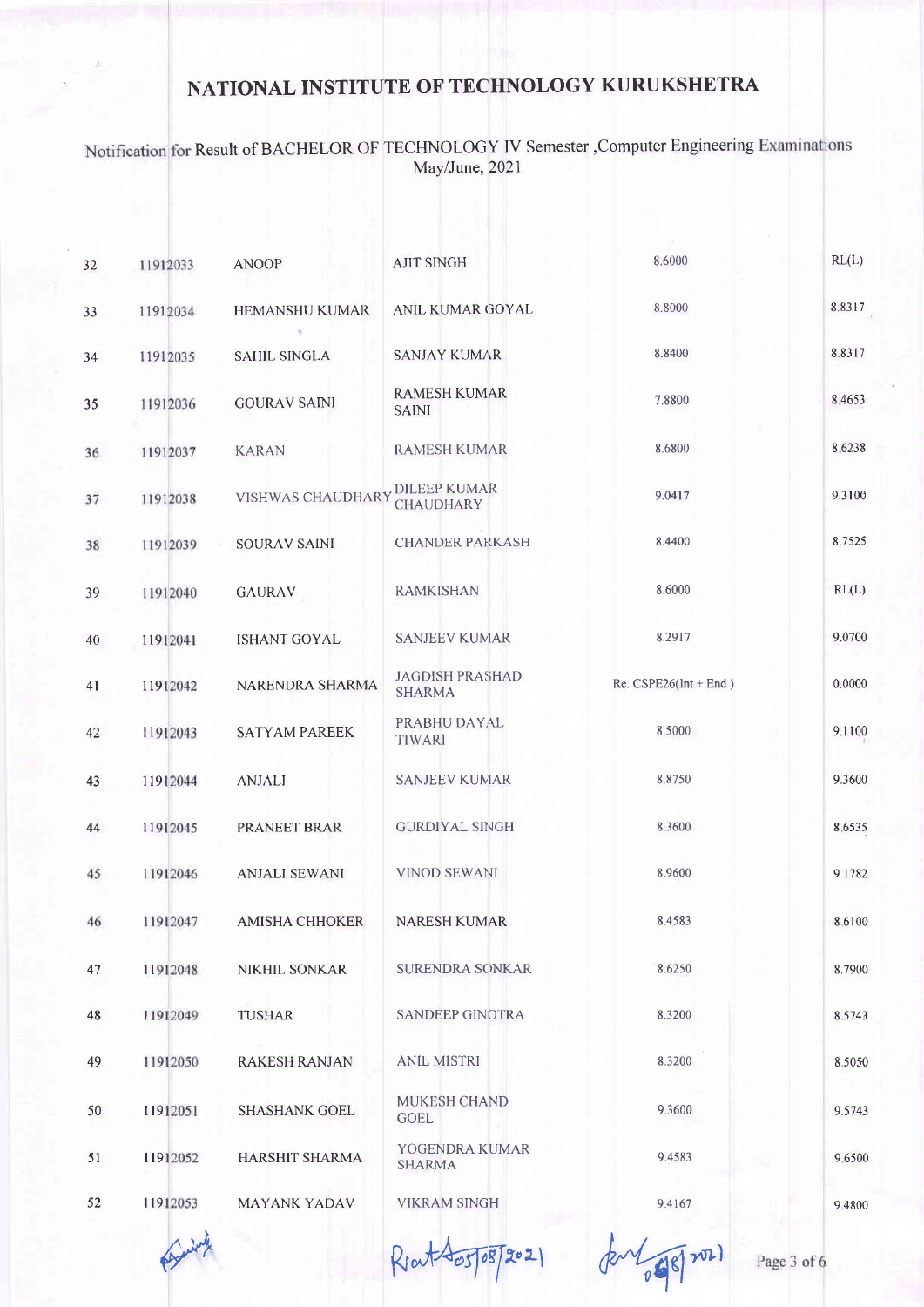### Notification for Result of BACHELOR OF TECHNOLOGY IV Semester ,Computer Engineering Examinations May/June, 2021

| 53 | 11912054 | <b>PANKAJ</b>                         | <b>ASHOK</b>                         | 9,0000 | 8.9208 |
|----|----------|---------------------------------------|--------------------------------------|--------|--------|
| 54 | 11912055 | LOVEPREET SINGH                       | <b>HARBHAJAN SINGH</b>               | 8.3600 | RL(L)  |
| 55 | 11912056 | VISHAL PRAJAPATI                      | <b>GAURI SHANKER</b><br>PRAJAPATI    | 8,8400 | RL(L)  |
| 56 | 11912057 | <b>ISHAN</b>                          | DEVKI NANDAN<br><b>VERMA</b>         | 8,5600 | 8.4158 |
| 57 | 11912058 | YOGESH                                | <b>YADVENDER</b>                     | 9.0000 | 9.3762 |
| 58 | 11912059 | NAMAN SHARMA                          | <b>ANIL KUMAR</b><br><b>SHARMA</b>   | 8,3200 | 8.9010 |
| 59 | 11912060 | <b>PARDEEP</b>                        | <b>NARESH KUMAR</b>                  | 6.6667 | 8.1100 |
| 60 | 11912061 | <b>VEDANT SINGH</b><br><b>RATHORE</b> | <b>SUMAN SINGH</b><br><b>RATHORE</b> | 8.8400 | RL(L)  |
| 61 | 11912062 | <b>RATHOD VISHNU</b>                  | <b>RATHOD SURESH</b>                 | 8.3200 | RL(L)  |
| 62 | 11912063 | <b>SARTHAK SOOD</b>                   | <b>RAJEEV SOOD</b>                   | 8.6400 | 8.6238 |
| 63 | 11912065 | <b>SUMIT</b>                          | <b>LAKHMI CHAND</b>                  | 9.0000 | 8.2970 |
| 64 | 11912066 | <b>NITISH GARG</b>                    | <b>SUNIL GARG</b>                    | 9.2500 | 9.3000 |
| 65 | 11912068 | <b>ROHIT</b>                          | <b>BABU N. ASTURE</b>                | 9.3600 | 9.5248 |
| 66 | 11912069 | <b>VISHAL KUMAR</b>                   | <b>RANJAY KUMAR</b>                  | 7.9200 | RL(L)  |
| 67 | 11912070 | <b>DIVYANSH GUMBER</b>                | <b>GAURAV GUMBER</b>                 | 8.6250 | 8.8200 |
| 68 | 11912071 | LINGALA GIRI NANDIN                   | L VENKATESWARA<br><b>RAO</b>         | 8.0800 | 8.9208 |
| 69 | 11912072 | <b>SHOBHA</b>                         | DHARAMPAL                            | 9.4400 | 9.5248 |
| 70 | 11912073 | ABHINAV<br><b>SHRIVASTAVA</b>         | <b>LALIT MOHAN</b>                   | 9.0833 | 9.0600 |
| 71 | 11912074 | <b>RAVI SINGH</b>                     | <b>MEJPAL</b>                        | 8.4167 | 8.9400 |
| 72 | 11912075 | <b>YOGESH</b>                         | <b>MAHESH KUMAR</b>                  | 8.3600 | 8.9208 |
| 73 | 11912076 | SAHIL                                 | <b>VIRENDER KUMAR</b>                | 8.0000 | 7.9802 |

 $RJatA0508/2021$ 

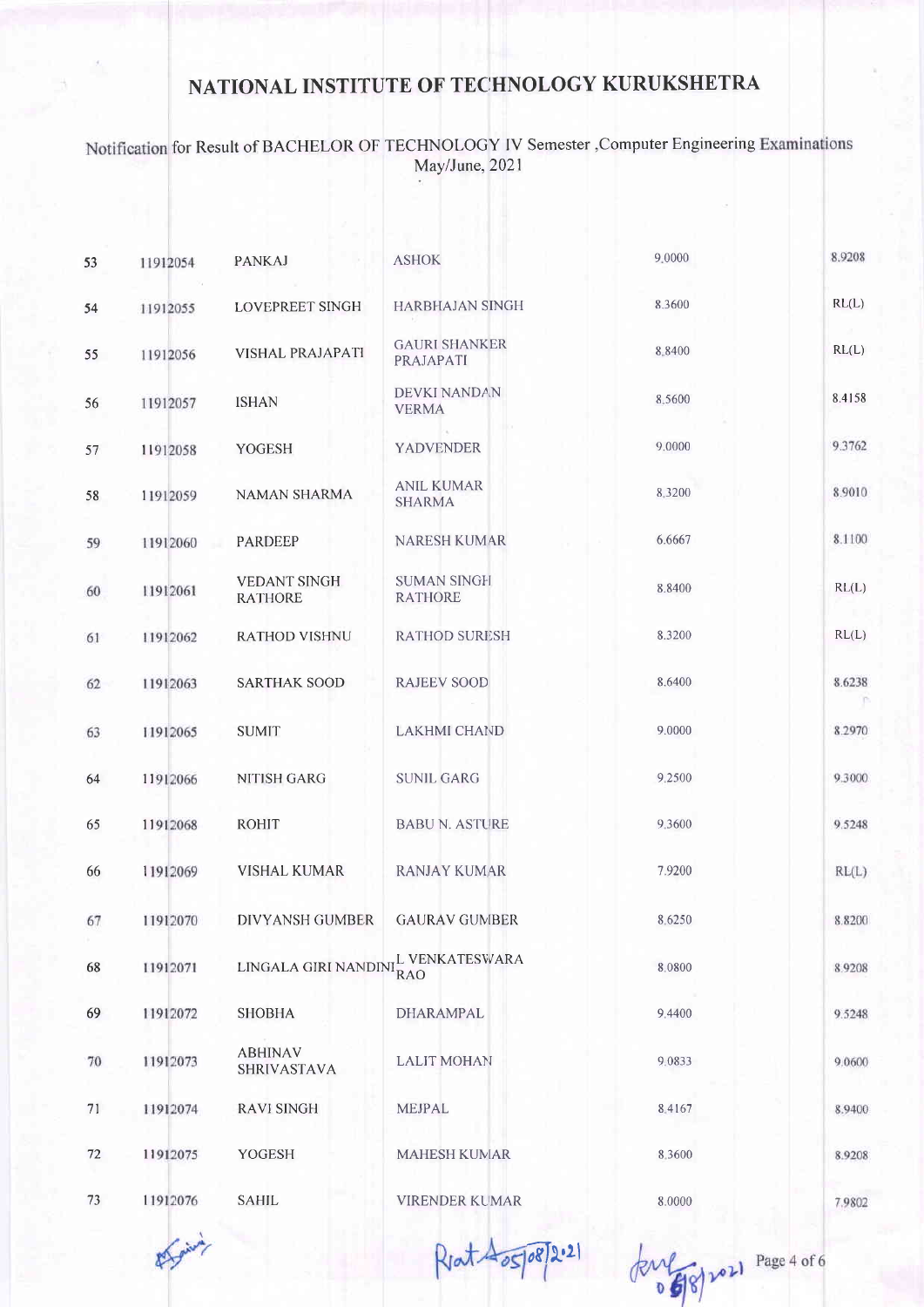### Notification for Result of BACHELOR OF TECHNOLOGY IV Semester ,Computer Engineering Examinations May/June, 2021

| 74 | 11912077 | <b>LAKSHAY BANSAL</b>                     | <b>AMIT BANSAL</b>                         | 8.1200          | 8.0792 |
|----|----------|-------------------------------------------|--------------------------------------------|-----------------|--------|
| 75 | 11912078 | JYOTI VISHWAKARMA                         | <b>DILIP</b><br>VISHWAKARMA                | 8.6400          |        |
| 76 | 11912079 | SHUBHAM SINGH<br><b>KUNWAR</b>            | <b>B S KUNWAR</b>                          | 6.5600          |        |
| 77 | 11912080 | <b>BIPUL KUMAR</b>                        | YUGAL KISHOR<br>YADAV                      | 8.3200          | 8.0495 |
| 78 | 11912081 | <b>KUKKALA SUMANTH</b>                    | <b>KUKKALA KANAKA</b><br><b>CHINTHAIAH</b> | 8.6400          | RL(L)  |
| 79 | 11912082 | ALASYAM SAI TEJA                          | <b>ALASYAM ASHOK</b><br><b>KUMAR</b>       | 9.1600          | 8.5050 |
| 80 | 11912083 | <b>ARUN KUMAR</b>                         | <b>DILEEP KUMAR DAS</b>                    | 8.6400          | 8.2475 |
| 81 | 11912084 | <b>BHARAT LULLA</b>                       | VASUDEV LULLA                              | 9.0417          | 9.2900 |
| 82 | 11912085 | PEEYUSH CHAUDHARY PAPPU SINGH             |                                            | 7.9200          | 7.5050 |
| 83 | 11912086 | <b>RAKHI MEENA</b>                        | <b>BIRDI CHAND</b><br><b>MEENA</b>         | 9.3600          | 9,2772 |
| 84 | 11912087 | <b>TARUN</b>                              | <b>DHARMENDER</b><br><b>SINGH</b>          | Re. CSPE26(End) | 0.0000 |
| 85 | 11912089 | <b>DEVANG YADAV</b>                       | NARENDRA SINGH                             | 8.8000          |        |
| 86 | 11912090 | NISHANT SHARMA                            | <b>SHARVAN KUMAR</b>                       | 9.1200          |        |
| 87 | 11912091 | <b>SUDHIR KUMAR</b>                       | <b>SUBHASH CHANDRA</b><br><b>PRASAD</b>    | 8.4800          | RL(L)  |
| 88 | 11912092 | <b>CHANPREET SINGH</b>                    | <b>GURMEET SINGH</b>                       | 8.6250          | 8.9900 |
| 89 | 11912093 | <b>MANISH KUMAR</b>                       | <b>SACHIDA NAND</b>                        | 9.0417          | 8.6400 |
| 90 | 11912094 | <b>MONIKA JANGID</b>                      | <b>RAJESH JANGID</b>                       | 9.1200          | 8.6931 |
| 91 | 11912095 | <b>AAKASH YADAV</b>                       | <b>KAMAL KANT</b><br>YADAV                 | 8.6250          | 8.7400 |
| 92 | 11912096 | NAMAN KUMAR SINGH RAMPAL SINGH            |                                            | 7.6800          | 7.2772 |
| 93 | 11912097 | <b>GOURAV DUDANI</b>                      | <b>SANWAR MAL</b><br><b>DUDANI</b>         | 9.0417          | 8.9100 |
| 94 | 11912098 | <b>BHUTRA KHUSH</b><br><b>SHYAMSUNDAR</b> | <b>SHYAM SUNDER</b><br><b>BHUTRA</b>       | 8.4167          | 8.3800 |
|    |          |                                           |                                            |                 |        |

Klat 05/08/201

Page 5 of 6

 $.6812021$